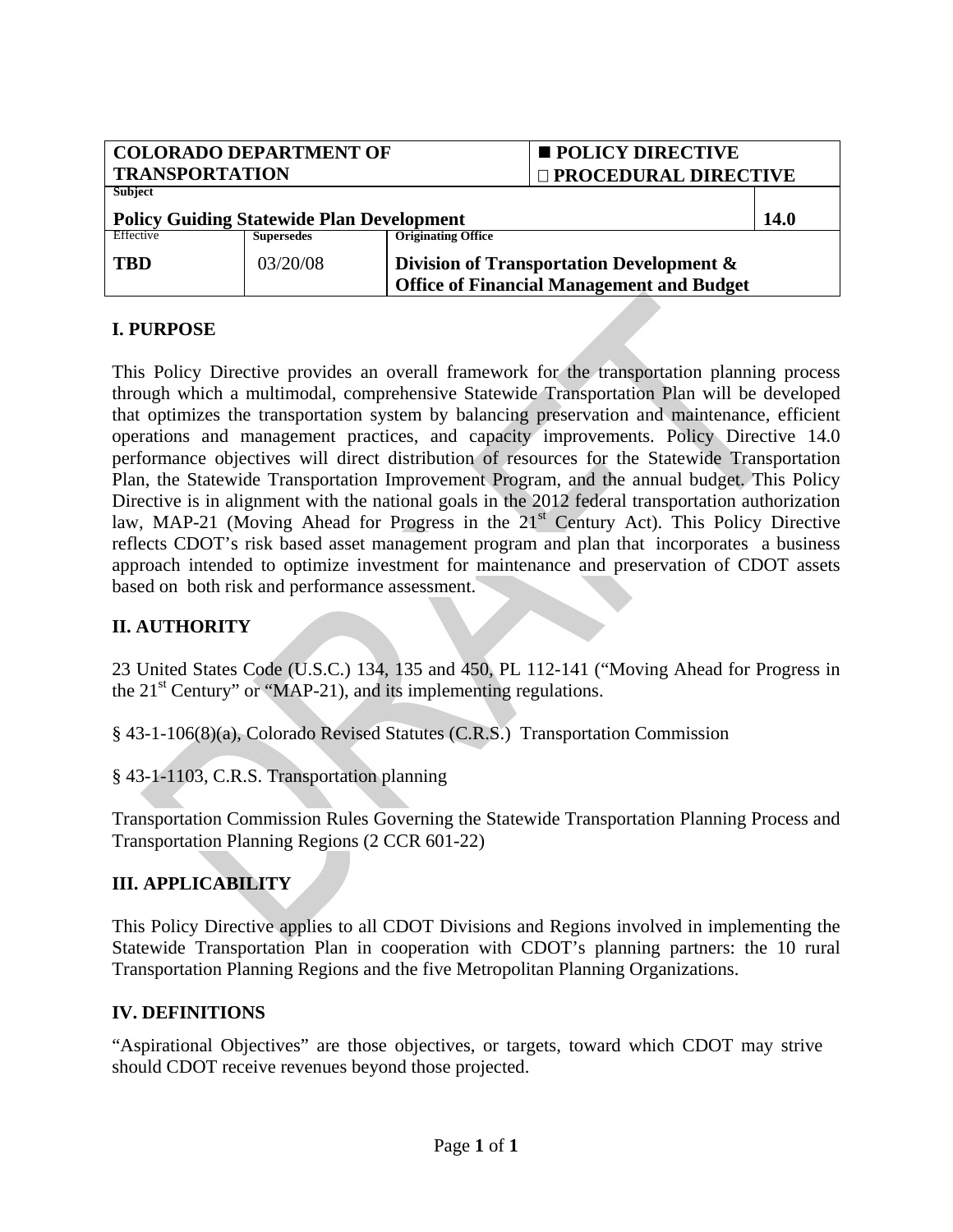#### Subject **Policy Guiding Statewide Plan Development**

"Drivability Life" is an indication in years of how long a highway will have acceptable driving conditions based on an assessment of smoothness, pavement distress, and safety. Drivability Life implements traffic based highway categories, and associated category drivability condition standards and allowed pavement treatments. Unacceptable driving condition is specific to each traffic based highway category and means drivers must reduce speeds to compensate for unsafe factors, navigate around damaged pavement, or endure intolerably rough rides.

"National Highway System" (NHS) is a federally designated system of roadways important to the nation's economy, defense, and mobility. The NHS includes Interstate highways as well as other roadways. Not all NHS roadways are part of the state highway system.

"Maintenance Level of Service" (MLOS) is a qualitative measure describing operational conditions on the roadway. Overall maintenance level of service is a combined grade for nine maintenance program areas. For snow and ice control, the LOS B level includes maintaining high levels of mobility as much as possible, and proactive avalanche control.

"Performance Measures" are the ways that direction toward a goal is measured.

"Performance Objectives" are the specific targets an organization intends to meet.

"Planning Time Index" is a comparison of the congested travel time at the  $95<sup>th</sup>$  percentile to the free-flow time on Interstates and non-Interstate NHS congested corridors.

"Revenue Service Miles" are the miles transit vehicles are available to the general public.

"Serious Injuries" means evident injuries.

"Vehicle Miles Traveled" (VMT) is obtained by multiplying the Annual Average Daily Traffic (AADT) count by the length of the roadway segment.

## **V. POLICY**

1. Policy. It shall be the policy of CDOT that the Statewide Transportation Plan and statewide performance objectives stated herein will direct distribution of financial resources to meet or make progress toward objectives in four goal areas: safety, infrastructure condition, system performance, and maintenance. Financial resources will be directed toward achieving the objectives within the first 10 years (2016-2025) of the planning horizon that extends to 2040. Projects will be selected to support the goals and objectives and will be included in the Statewide Transportation Improvement Program (STIP). Annual budget decisions will be guided by these performance objectives as well as CDOT's Risk Based Asset Management Plan. Prior to funding new initiatives, funds should be directed to achieving the objectives in each area while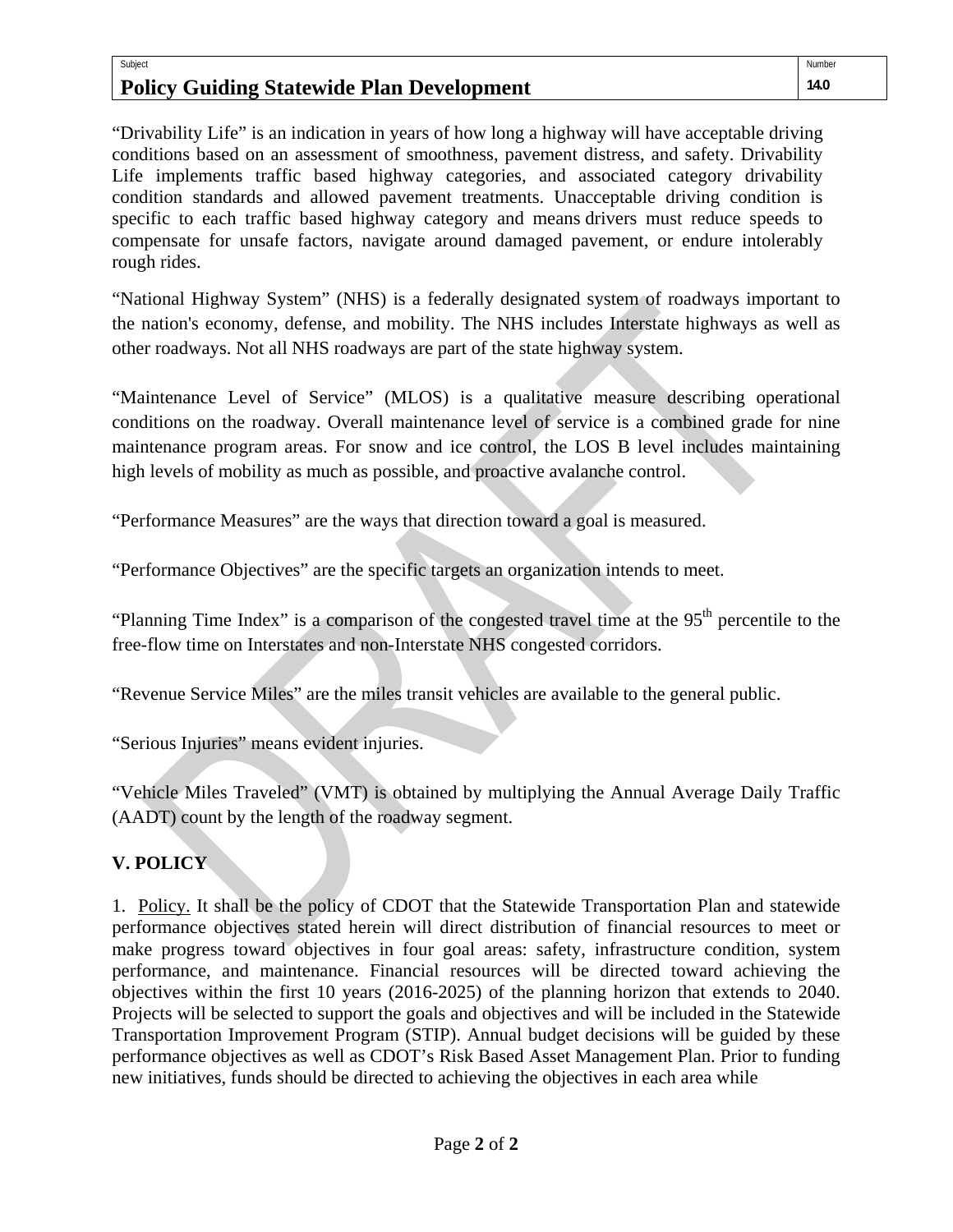#### Subject **Policy Guiding Statewide Plan Development**

recognizing constraints on some funding sources. Aspirational objectives will guide the use of funds received that are above baseline revenue projections.

2. Goals. CDOT transportation goals guide development of the multimodal Statewide Transportation Plan and of performance objectives. The goals are:

- SAFETY Reduce traffic fatalities and serious injuries and work toward zero deaths for all users.
- INFRASTRUCTURE CONDITION Preserve the transportation infrastructure condition to ensure safety and mobility at a least life cycle cost.
- SYSTEM PERFORMANCE Improve system reliability and reduce congestion, primarily through operational improvements and secondarily through the addition of capacity. Support opportunities for mode choice.
- MAINTENANCE Annually maintain CDOT's roadways and facilities to minimize the need for replacement or rehabilitation.

3. Performance Measures and Objectives. Performance measures describe how statewide success will be evaluated and performance objectives establish statewide achievement levels which are used to direct investment decisions primarily focused on the first 10-years (2016- 2025) of the planning horizon that extends to 2040. Explanations of how the objectives will be measured and budget categories that fund the four goal areas - Maintain, Maximize, Expand, and Pass-Through Funds/Multi-Modal Grants - are listed below with the appropriate goals.

## a) SAFETY:

Safety objectives are mostly stated in a five-year average so that the trend can be evaluated (current five-year averages are based on data from 2008-2012). The budget categories that fund Safety are Maintain, Maximize, and Expand.

MEASURES:

- Number of fatalities
- Fatalities per vehicle miles traveled (VMT)
- Number of serious injuries
- Serious injuries per VMT
- Economic impact of crashes

OBJECTIVES:

- Achieve a five-year annual average reduction of 12 in the number of fatalities beginning with 2012 baseline.
- Achieve a five-year annual average fatality rate of 1.00 per 100 million VMT beginning with 2012 baseline.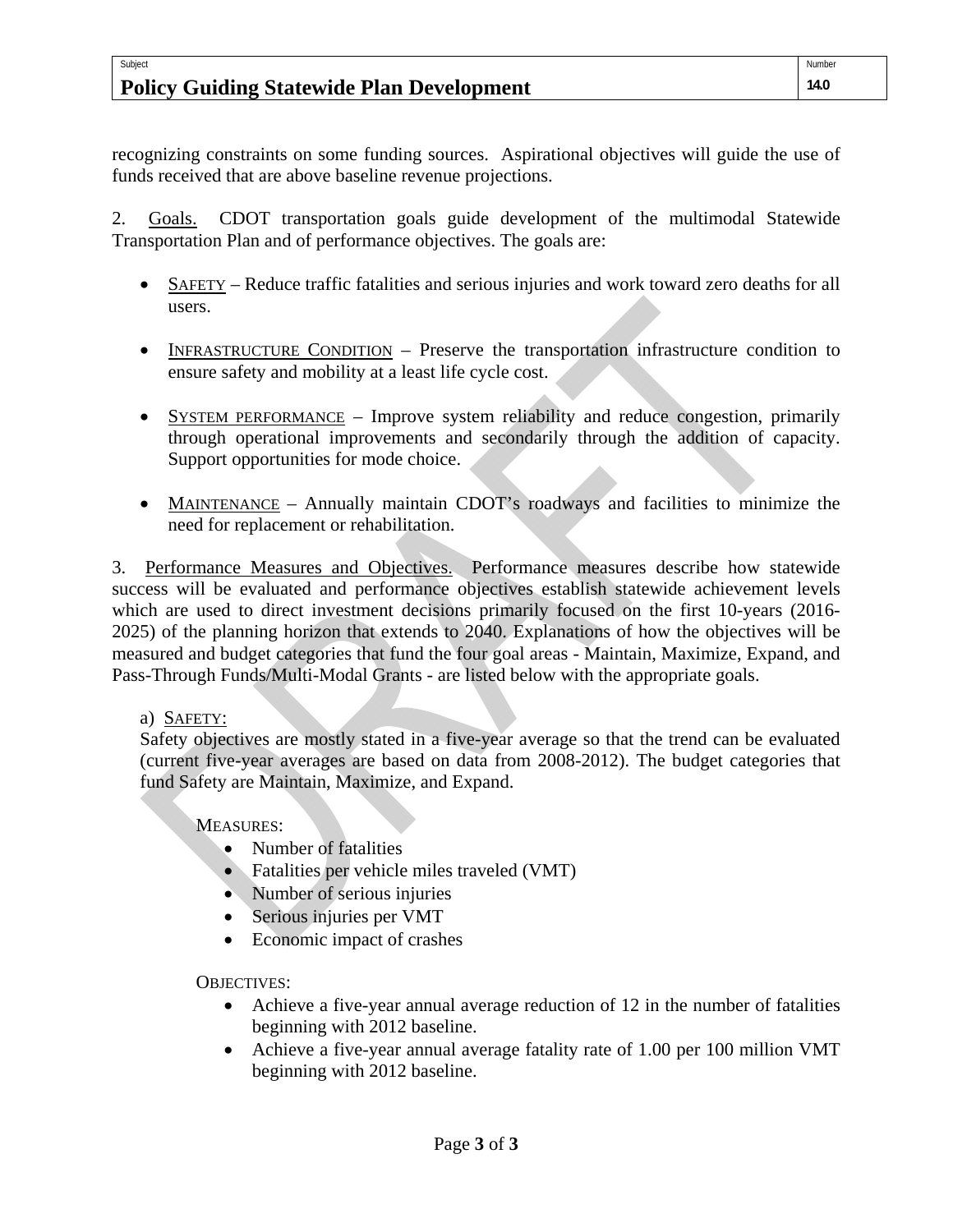## **Policy Guiding Statewide Plan Development**

- Achieve a five-year annual average reduction of 100 in the number of serious injuries beginning with 2012 baseline.
- Achieve a five-year annual average serious injury rate of 25 per 100 million VMT beginning with 2012 baseline.
- Reduce the economic impact of crashes annually by 1% over the previous calendar year.

ASPIRATIONAL OBJECTIVE:

Achieve a five-year annual average fatality rate of 0.98 per 100 million VMT.

## b) INFRASTRUCTURE CONDITION:

The infrastructure condition objectives for highways and bridges are intended to be achieved or maintained over the first 10 years (2016-2025) of the planning horizon that extends to 2040. The budget category that funds Infrastructure Condition is Maintain.

(1) Bridges

Subject

MEASURES:

- Condition of National Highway System (NHS) bridges
- Condition of state highway bridges
- Risk-Based Asset Management Plan Goals for bridges

OBJECTIVES:

- Maintain the percent of NHS bridge total deck area that is not structurally deficient at or above 90%.
- Maintain the percent of state highway total bridge deck area that is not structurally deficient at or above 90%.
- Meet bridge goals in the Risk-Based Asset Management Plan.

ASPIRATIONAL OBJECTIVES:

- Achieve the percent of NHS bridge total deck area that is not structurally deficient at or above 95%.
- (2) Highways

MEASURES:

- Pavement condition of the Interstate System
- Pavement condition of the NHS, excluding Interstates
- Pavement condition of the state highway system
- Risk-Based Asset Management Plan Goals for pavement condition

OBJECTIVES:

 Achieve 80% High/Moderate Drivability Life for Interstates based on condition standards and treatments set for traffic volume categories by 2025.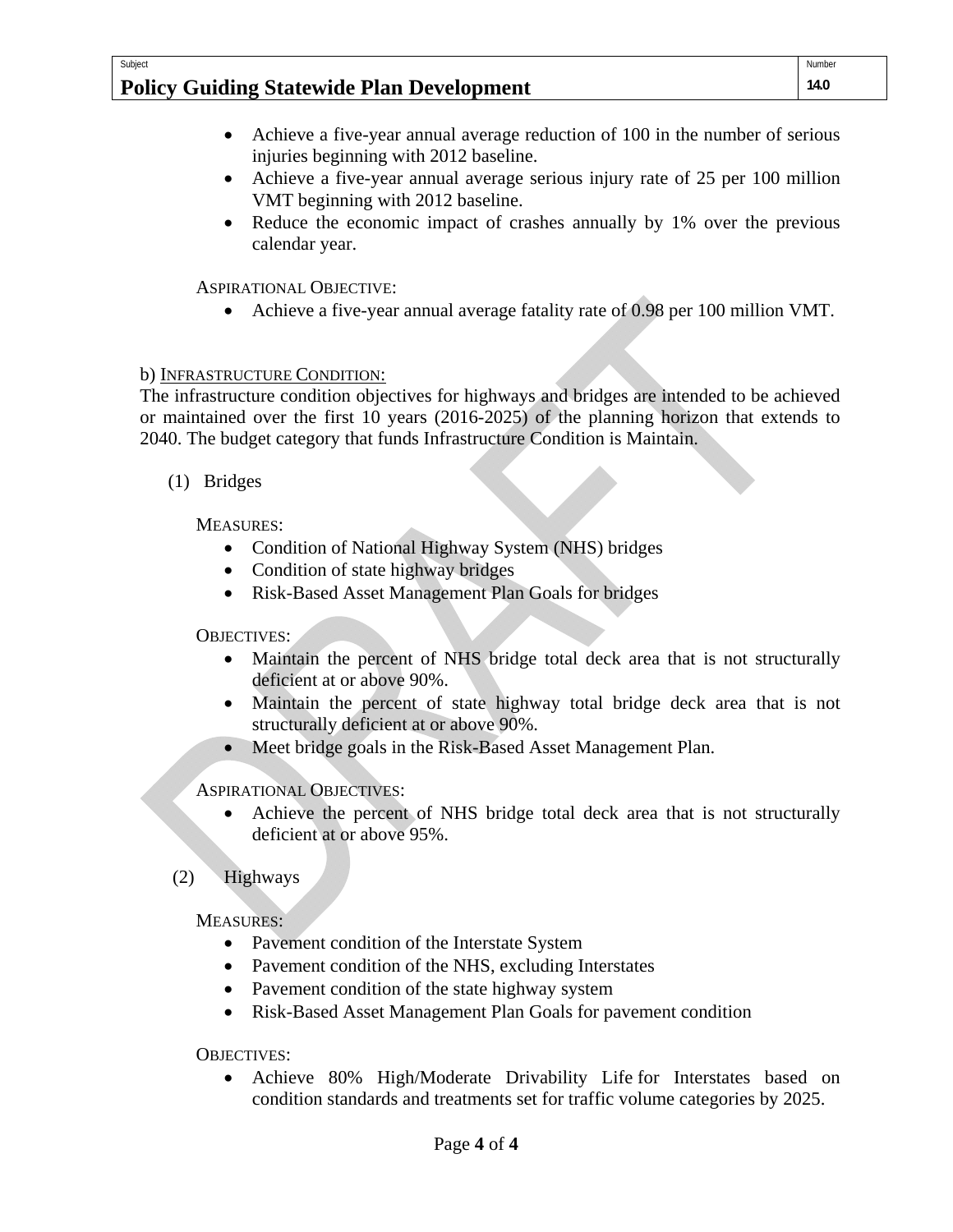#### Subject **Policy Guiding Statewide Plan Development**

- Achieve 80% High/Moderate Drivability Life for NHS, excluding Interstates, based on condition standards and treatments set for traffic volume categories by 2025.
- Achieve 80% High/Moderate Drivability Life for the state highway system based on condition standards and treatments set for traffic volume categories by 2025.
- Meet pavement condition goals in the Risk-Based Asset Management Plan.

ASPIRATIONAL OBJECTIVES:

- Achieve pavement condition level of 90% High/Moderate Drivability Life for Interstates based on condition standards and treatments set for traffic volume categories.
- Achieve pavement condition level of 90% High/Moderate Drivability Life for NHS, excluding Interstates, based on condition standards and treatments set for traffic volume categories.

(3) Other Roadway Assets

MEASURE:

 Risk-Based Asset Management Plan Goals (for culverts, tunnels, walls, and rock fall mitigation)

OBJECTIVE:

Meet Risk-Based Asset Management Plan Goals

(4) Transit

MEASURE:

• Transit Asset Condition

OBJECTIVES:

- Maintain the percentage of vehicles in the rural Colorado transit fleet to no less than 65% operating in fair, good, or excellent condition, per Federal Transit Administration definitions, beginning with the baseline established in September 2014.
- Ensure that all CDOT transit grantees have Asset Management Plans in place for state or federally funded vehicles, buildings and equipment by 2017.

ASPIRATIONAL OBJECTIVE:

 Increase the percentage of vehicles in the rural Colorado transit fleet to no less than 70% operating in fair, good, or excellent condition, per Federal Transit Administration definitions, beginning with the baseline established in September 2014.

c) SYSTEM PERFORMANCE: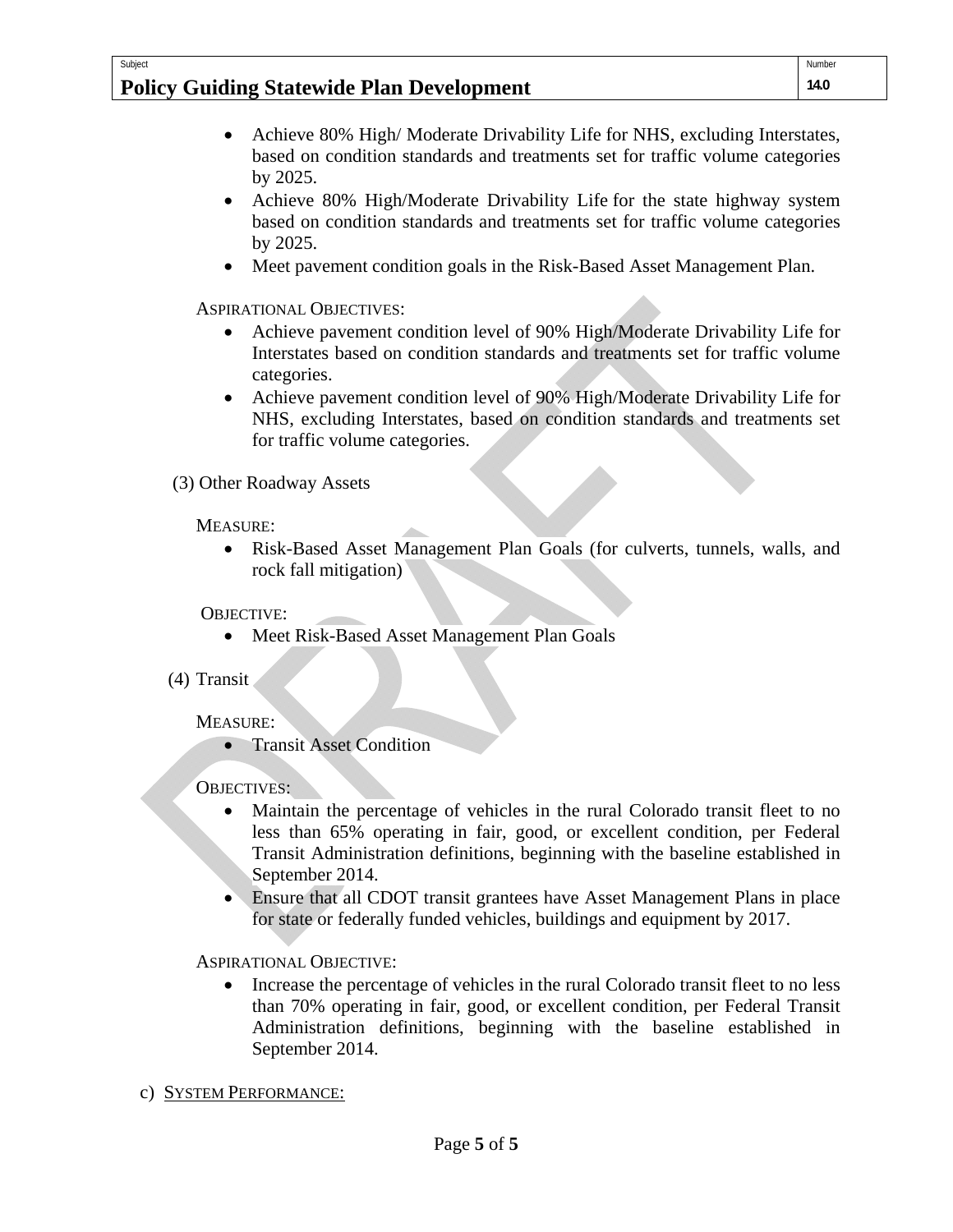# **Policy Guiding Statewide Plan Development**

The system performance objectives for Interstates, NHS and State Highway system are intended to be achieved within the first 10 years (2016-2025) of the planning horizon. The system performance objectives for transit begin in 2012 either for a five-year annual average or as the baseline year. The budget categories that fund System Performance are Maximize, Expand, and Pass-Through Funds/Multi-Modal Grants.

(1) Interstates, NHS and State Highway system

MEASURES:

Subject

- Interstate Performance Planning Time Index (PTI) for the Interstates
- NHS Performance PTI for the NHS system, excluding Interstates
- Traffic Congestion Minutes of delay on congested segments of the state highway system

OBJECTIVES:

- Maintain a statewide PTI of 1.25 or less for congested segments on Interstates.
- Maintain a statewide PTI 1.25 or less for congested segments on NHS roadways, excluding Interstates.
- Maintain daily travel time delay on congested segments of state highway corridors at or below 22 minutes of delay per traveler per day.

ASPIRATIONAL OBJECTIVES:

- Achieve a statewide Planning Time Index (PTI) of 1.2 or less for the Interstates.
- Achieve a statewide PTI of 1.2 or less for the NHS roadways, excluding Interstates.
- Achieve a daily travel time delay on congested segments of state highway corridors below 17 minutes of delay per traveler per day.

#### (2) Transit

MEASURES:

- Transit Utilization Ridership statewide and by subcategory: small urban and rural
- Transit Connectivity Revenue service miles provided

OBJECTIVES:

- Increase ridership of small urban and rural transit grantees by at least an average of 1.5% statewide over a five-year period beginning with 2012.
- Maintain or increase the total number of revenue service miles of regional, inter-regional, and inter-city passenger service over that recorded for 2012.

ASPIRATIONAL OBJECTIVES:

 Increase ridership of small urban and rural transit grantees by at least an average of 1.7% statewide over a five-year period beginning with 2012.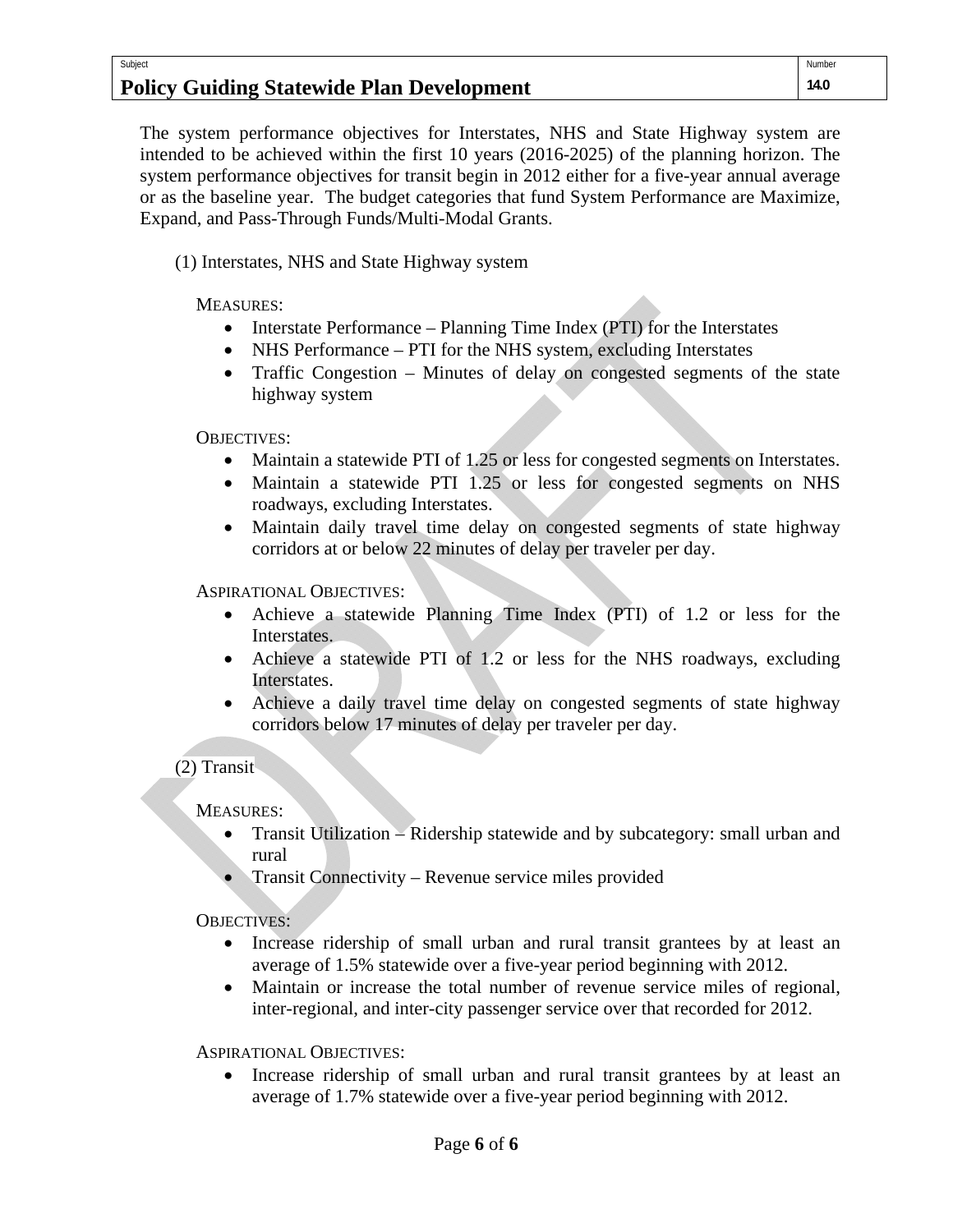## **Policy Guiding Statewide Plan Development**

 Increase the statewide total number of revenue service miles of regional, interregional, and inter-city passenger service by at least an average 1.7% over a five-year period beginning with 2012.

## d) MAINTENANCE:

Subject

Maintenance objectives are established based on annual funding levels and measured annually. The budget category that funds Maintenance is Maintain.

MEASURES:

- Level of Service (LOS) for snow and ice removal
- Overall Maintenance Level of Service (MLOS) for the state highway system

OBJECTIVES:

- Maintain an LOS B grade for snow and ice removal.
- Maintain an overall MLOS B- grade for the state highway system.

ASPIRATIONAL OBJECTIVES:

- Achieve a LOS B+ grade for snow and ice removal.
- Achieve an overall Maintenance LOS B grade for the state highway system.

4. Planning Principles. The planning principles describe how CDOT conducts business in carrying out the statewide transportation planning process.

a) Customer Focus. Improve customer service and satisfaction by focusing on the priorities identified by the public. Strengthen transparency and accountability by ensuring the public has multiple ways of learning about and participating in multimodal transportation planning and regional and statewide transportation decision making.

b) Partnerships. Collaborate with CDOT planning partners to build consensus for the integration of local, regional and statewide transportation priorities in the multimodal Statewide Transportation Plan and to reach data-based multimodal transportation planning solutions. Partner with other agencies and the private sector to leverage resources and to augment public funds.

c) Performance-Based Planning and Programming. Use a performance-based planning and programming approach in developing a multimodal Statewide Transportation Plan that aligns with MAP-21 national performance goals. Program projects in support of those goals and CDOT objectives and in alignment with the risk based asset management plan. Address both the 10-year and long range planning horizons.

d) Financial Planning. In cooperation with CDOT planning partners, and in recognition of declining revenues and increasing costs, develop reasonable Revenue Projections and a Program Distribution method that optimize the use of funds in addressing critical transportation needs. Utilize financial scenarios in the Plan in order to be prepared for